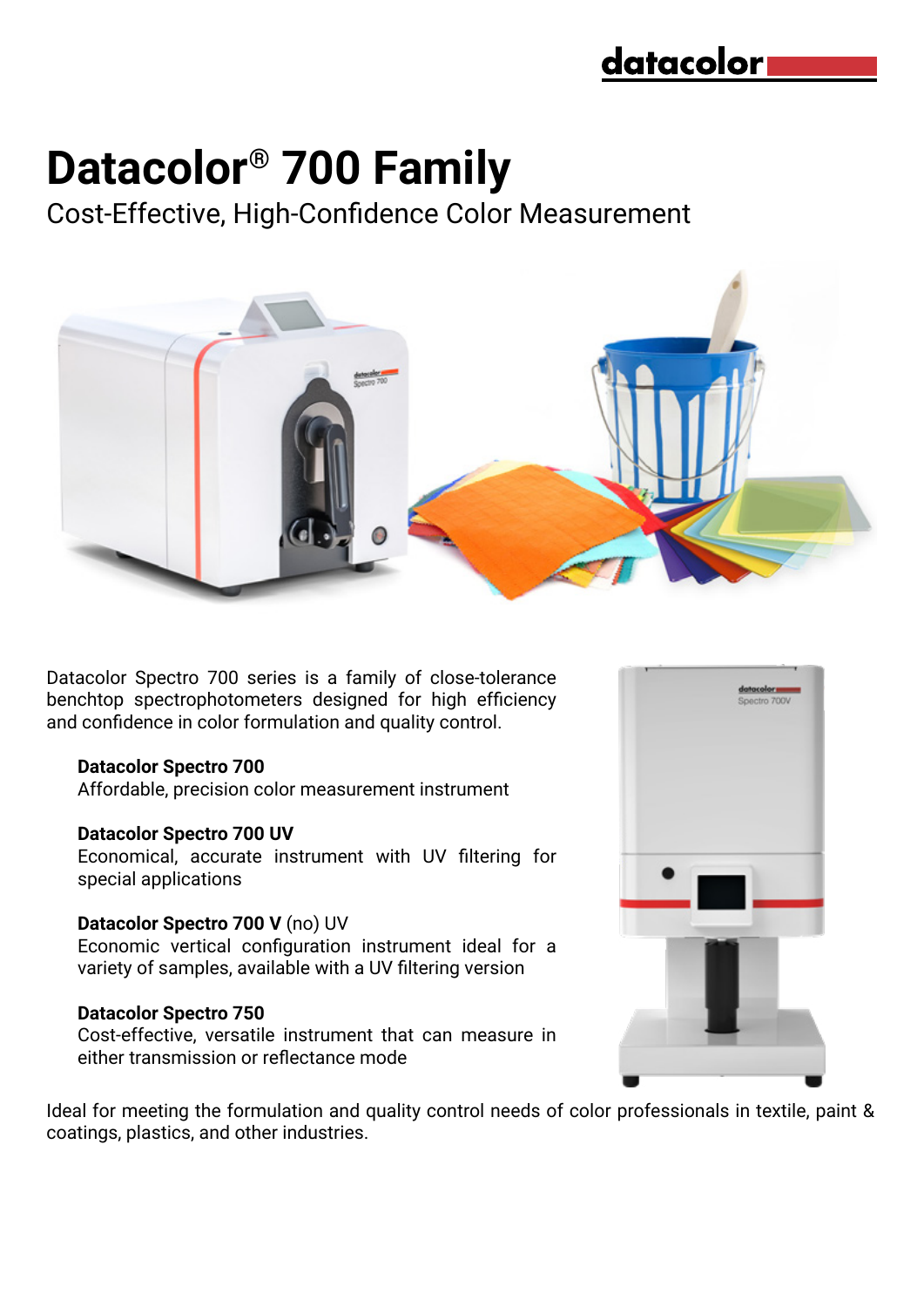### datacolor

#### **Be confident in your measurement performance**

- Ensure uniform assessment across different locations and throughout the supply chain with high inter-instrument agreement
- Increase operational confidence with sample temperature measurements



#### **Get more done with high efficiency and reliability**

- Increase productivity with fast measurement speed and response times
- Improve efficiency with seamless backward compatibility to Datacolor benchtop instruments
- Gain operating confidence with the included 5-year warranty\*

#### **Be prepared for the future**

• Internet-connected capabilities will enable remote services and access to data analytics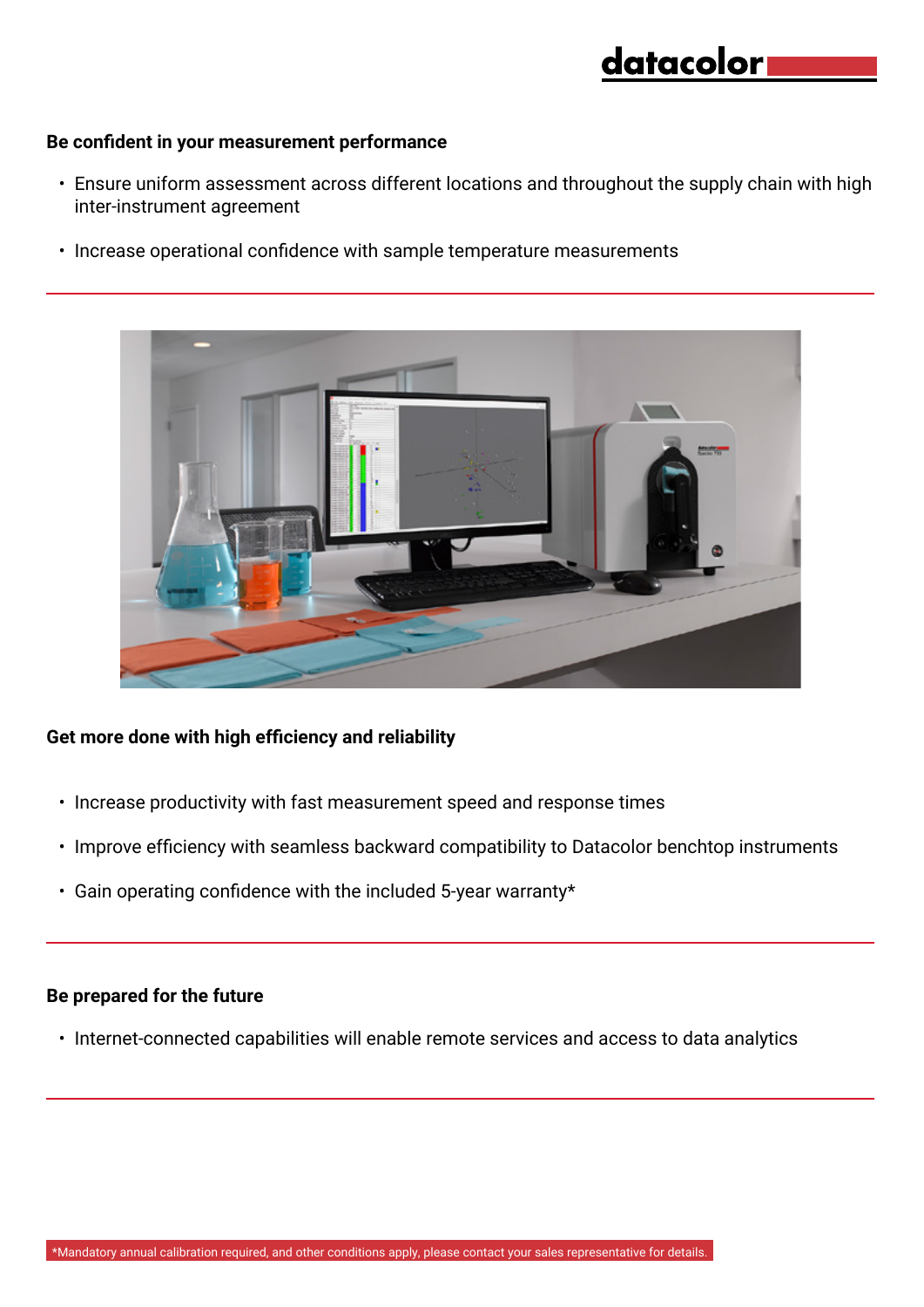## <u>datacolor</u>

### **Feature overview for Datacolor Spectro 700 UV / 700 no UV / 750 :**

|                                                                          | <b>Datacolor</b><br>Spectro 700                                                                                                                                                                                                              | <b>Datacolor</b><br>Spectro 700UV | <b>Datacolor</b><br>Spectro 700V | <b>Datacolor</b><br>Spectro 700V<br><b>UV</b> | <b>Datacolor</b><br>Spectro 750 |
|--------------------------------------------------------------------------|----------------------------------------------------------------------------------------------------------------------------------------------------------------------------------------------------------------------------------------------|-----------------------------------|----------------------------------|-----------------------------------------------|---------------------------------|
| <b>Part Number</b>                                                       | 1030-1638                                                                                                                                                                                                                                    | 1030-1639                         | 1030-1652                        | 1030-1651                                     | 1030-1640                       |
| <b>Instrument Type</b>                                                   | Dual beam d/8° spectrophotometer                                                                                                                                                                                                             |                                   |                                  |                                               |                                 |
| <b>Illumination Source</b>                                               | Pulsed xenon filtered to approximate D65                                                                                                                                                                                                     |                                   |                                  |                                               |                                 |
| <b>Sphere Diameter</b>                                                   | 152mm/6in                                                                                                                                                                                                                                    |                                   |                                  |                                               |                                 |
| <b>Wavelength Range</b>                                                  | 360 nm -700 nm                                                                                                                                                                                                                               |                                   |                                  |                                               |                                 |
| <b>Reporting interval</b>                                                | $10 \text{ nm}$                                                                                                                                                                                                                              |                                   |                                  |                                               |                                 |
| <b>Photometric range</b>                                                 | 0-200%                                                                                                                                                                                                                                       |                                   |                                  |                                               |                                 |
| <b>Spectral Analyzer</b>                                                 | <b>SPX Analyzer</b>                                                                                                                                                                                                                          |                                   |                                  |                                               |                                 |
| 20 read repeatability on<br>white tile using double<br>flash (CIELAB) *  | $0.03$ (max)                                                                                                                                                                                                                                 |                                   |                                  |                                               |                                 |
| Inter-instrument agree-<br>ment: reflectance mea-<br>surements (CIELAB)* | $0.15$ (avg)<br>$0.30$ (max)                                                                                                                                                                                                                 |                                   |                                  |                                               |                                 |
| <b>Sample Temperature</b>                                                | LAV aperture                                                                                                                                                                                                                                 |                                   |                                  |                                               |                                 |
| <b>IR Sensor Accuracy</b>                                                | ±0.9°F/ ±0.5°C                                                                                                                                                                                                                               |                                   |                                  |                                               |                                 |
| Lens                                                                     | 4 position auto-zoom                                                                                                                                                                                                                         |                                   |                                  |                                               |                                 |
| <b>Aperture Plates</b>                                                   | 3 standard: LAV (30mm illuminated, 26mm measured) SAV (9mm illuminated, 5 mm mea-<br>sured) USAV (6.6 mm illuminated, 2.5 mm measured)<br>2 optional: MAV (20 mm Illuminated, 16 mm measured) XUSAV (3.0 mm illuminated, 2.5<br>mm measured) |                                   |                                  |                                               |                                 |
| <b>Aperture detection</b>                                                | Yes                                                                                                                                                                                                                                          |                                   |                                  |                                               |                                 |
| Automated, adjustable<br><b>UV</b> calibration                           | No                                                                                                                                                                                                                                           | Yes                               | No                               | Yes                                           | Yes                             |
| <b>UV cutoff filters</b>                                                 | No                                                                                                                                                                                                                                           | 400 nm<br>420 nm<br>460 nm        | No                               | 400 nm<br>420 nm<br>460 nm                    | 400 nm<br>420 nm<br>460 nm      |
| <b>Remote Measurement</b><br><b>Button</b>                               | Yes                                                                                                                                                                                                                                          |                                   |                                  |                                               |                                 |
| <b>Sample Positioning</b><br><b>Camera</b>                               | No                                                                                                                                                                                                                                           |                                   |                                  |                                               |                                 |